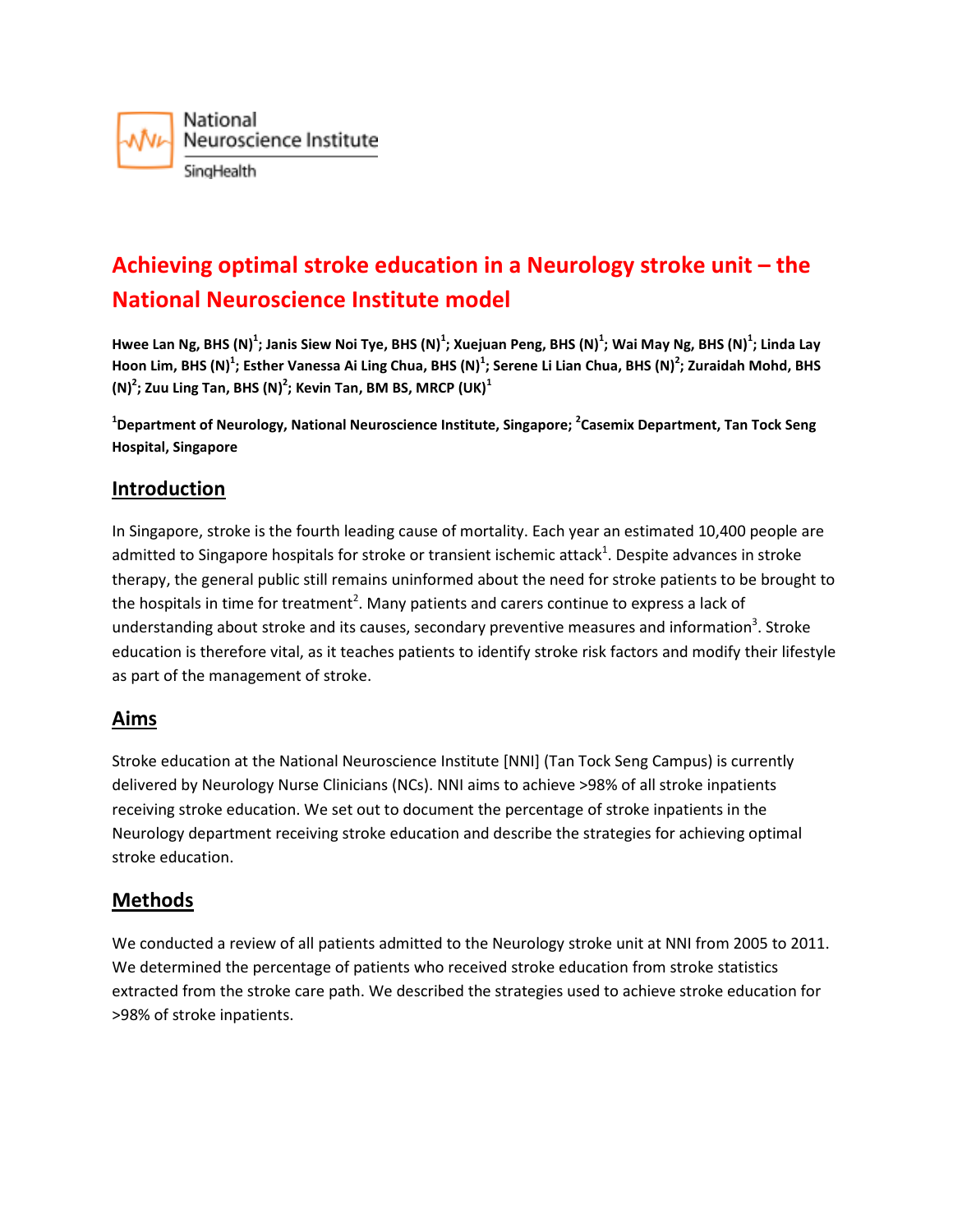# **Results**



The percentage of stroke patients who had received at least one patient education session from a Neurology NC in 2005 to 2011 had increased steadily from 63% to 88% to 95% to 98% to 100%.

The strategies for identifying patients used in 2005 & 2006 were by referrals from the medical team. From early 2007 onwards, new strategies used to achieve optimal stroke education include:

- 1. Closer integration of Neurology NCs in the medical team managing stroke inpatients
- 2. Closer collaboration with stroke case managers
- 3. Blanket coverage stroke education for all inpatients with stroke or TIA
- 4. Reviewing the weekend census and using telephone follow-up for patients discharged over

the weekend

#### **Conclusion**

The use of a multidisciplinary approach, blanket coverage and telephone follow-up interviews have a significant impact in achieving optimal stroke education for patients in our Neurology stroke unit.